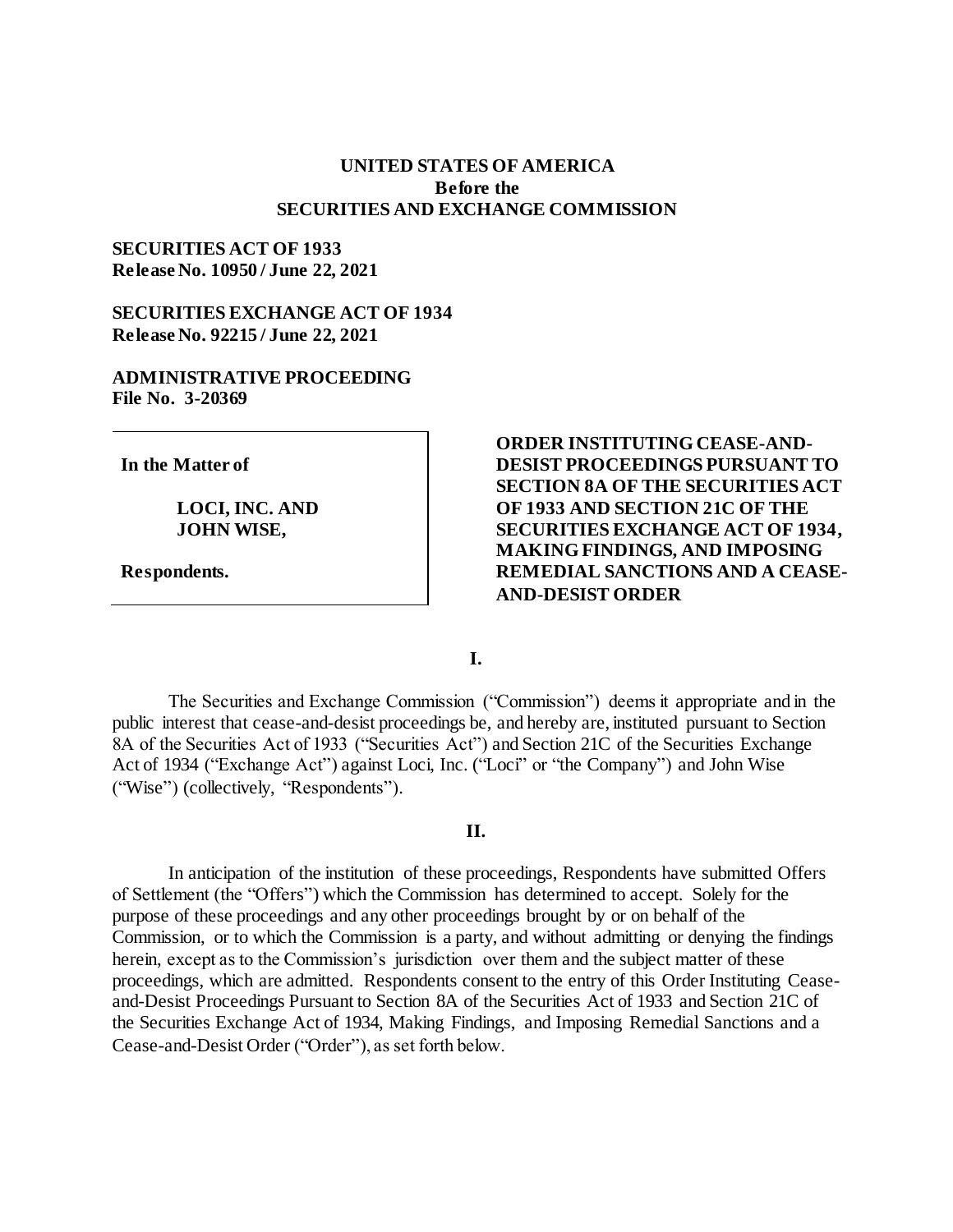### **III.**

On the basis of this Order and Respondents' Offers, the Commission finds that:

### **Summary**

1. From August 2017 to January 2018, Loci, a developer of a software platform called InnVenn, raised \$7.6 million by offering and selling digital tokens called "LOCIcoin" through an unregistered and fraudulent initial coin offering ("ICO"). In promoting the ICO, Loci and its founder and Chief Executive Officer, Wise, made numerous materially false and misleading statements, touted the value of LOCIcoin to investors, highlighted their efforts to make LOCIcoin available for trading on digital asset trading platforms, and claimed that LOCIcoin would increase in price as a result of their efforts.

2. Based on the facts and circumstances set forth below, LOCIcoin were offered and sold as investment contracts, and therefore securities, under *SEC v. W. J. Howey Co*., 328 U.S. 293 (1946) and its progeny, including the cases discussed by the Commission in its *Report of Investigation Pursuant To Section 21(a) Of The Securities Exchange Act of 1934: The DAO* (Exchange Act Rel. No. 81207) (July 25, 2017) (the "DAO Report"). A purchaser in the offering of LOCIcoin would have had a reasonable expectation of obtaining a future profit based upon Loci's and Wise's efforts, including, among other things, efforts to create demand and market appreciation for LOCIcoin. Loci and Wise violated Sections 5(a) and 5(c) of the Securities Act by offering and selling these securities without having a registration statement filed or in effect with the Commission or qualifying for an exemption from registration.

3. Loci and Wise also violated the antifraud provisions of the federal securities laws with respect to the offering because they made materially false and misleading statements concerning Loci and LOCIcoin both in the offer and sale, and in connection with the purchase and sale, of LOCIcoin. Respondents made numerous materially false and misleading statements, including statements regarding the number of Loci employees, the number of users of Loci's InnVenn platform, Loci's revenues, Loci business partners, and the existence of a non-profit foundation that would ensure LOCIcoin liquidity. As a result, Loci and Wise violated Section 17(a) of the Securities Act and Section 10(b) of the Exchange Act and Rule 10b-5 thereunder.

### **Respondents**

4. Loci, Inc. is a Delaware corporation based in Reston, Virginia. Neither Loci nor its securities have ever been registered with the Commission in any capacity. The Company is nearly defunct and has ceased operations.

5. John Wise, age 35, is the founder and Chief Executive Officer of Loci and a resident of Brooklyn, New York. Wise has never been registered in any capacity with the Commission.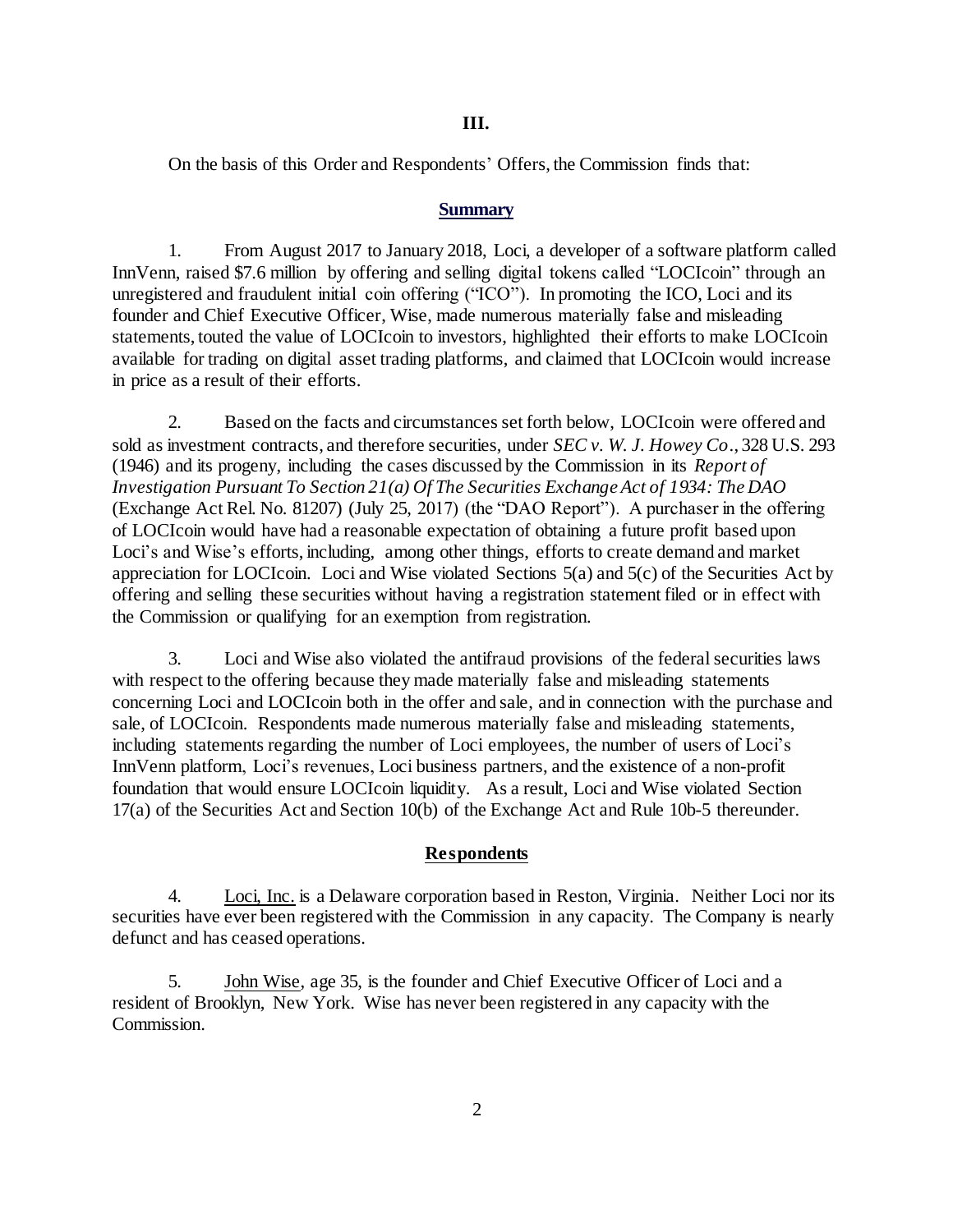#### **Facts**

6. Wise formed Loci in 2016. The Company's business provided an intellectual property ("IP") search service for inventors and other users through its software platform, InnVenn. The Company and Wise expected to earn revenue from fee-based subscriptions, which users could pay by credit card to access the platform online.

7. From August 2017 to January 2018, Respondents sought to raise capital by selling digital tokens called LOCIcoin through an ICO. At the time the ICO started, InnVenn's registered users accessed the platform through unpaid or free subscriptions. At that time, the platform had limited search functionality. Loci and Wise planned to use funds raised in the ICO to, among other things, modify the InnVenn platform. The Company and Wise wanted to expand InnVenn's search capabilities, incorporate analytical features to help users evaluate patents and IP, and provide a marketplace for the buying and selling of IP. During the course of the ICO, Loci, under Wise's direction, made changes to InnVenn that allowed users to access the platform by paying with LOCIcoins. Respondents told ICO investors that users would be required to purchase LOCIcoin to access and use InnVenn. Notwithstanding, the option to pay for access to the platform by credit card continued both during and after the ICO.

8. Starting in August and September 2017, Loci and Wise sold LOCIcoin in exchange for Ether in a so-called "pre-sale" pursuant to Simple Agreements for Future Tokens ("SAFTs"). To generate investor interest in LOCIcoin and the offering, Loci disseminated various versions of a so-called whitepaper (the "Whitepapers") to promote the Company, InnVenn, and the token to investors. Loci and Wise sent the Whitepapers directly to prospective investors, which were also publicly available to investors on Loci's website. The Whitepapers were often cited by Wise and Loci executives during publicly-available interviews and on the Company's social media forums.

9. From September to December 2017, Loci and Wise continued to offer LOCIcoin for purchase through SAFTs as part of its so-called "pre-sale," and also began an online marketing campaign for the offer and sale of LOCIcoin as part of a so-called "public sale." Respondents publicized this aspect of its LOCIcoin offering to a broad investor audience through its website, social media forums, and a bounty program. In December 2017, hundreds of investors, including United States investors, submitted purchase orders for LOCIcoin using Ether and Bitcoin as part of the "public sale" aspect of the LOCIcoin offering. Respondents distributed LOCIcoin to all purchasers in January 2018. In total, Respondents raised approximately \$7.6 million.

### **LOCIcoin Investors Reasonably Expected to Profit from Respondents' Efforts**

10. As described below, Loci and Wise marketed LOCIcoin with a focus on potential investor profit. Loci and Wise told investors that funds from the offering would be used to further develop InnVenn, which would increase demand for the platform and likewise the value of LOCIcoin. Loci and Wise told investors that they were purchasing LOCIcoin at a discount and that the tokens would have a minimum value of \$2.49, which could rise as demand for InnVenn increased. Loci and Wise also informed investors that the token would be available for trading on digital asset trading platforms, that LOCIcoin would be tradeable seven days after the ICO close,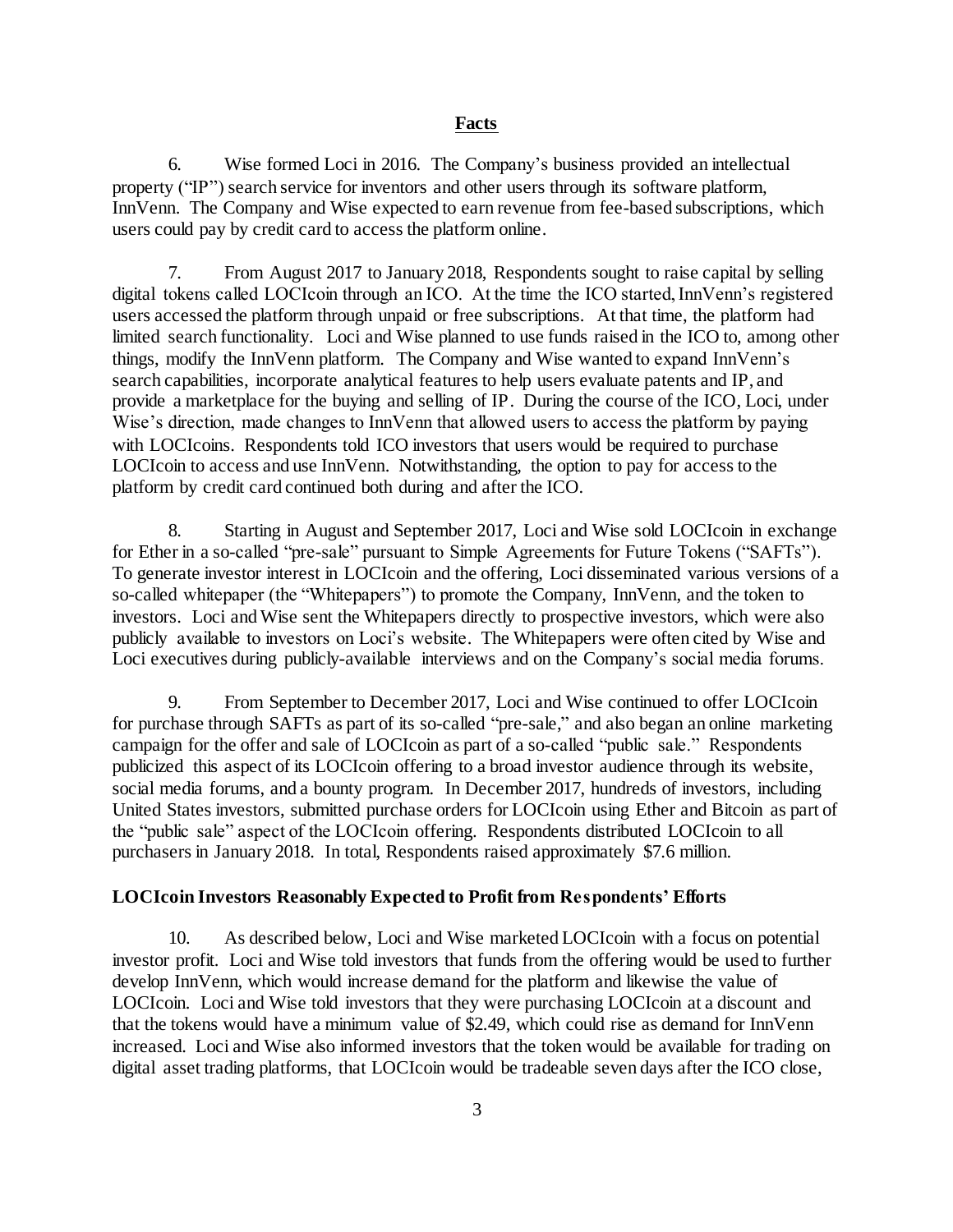and that an affiliated non-profit entity would facilitate the marketing and trading of LOCIcoin after the ICO.

11. In promoting the token, Loci and Wise emphasized its appreciable value as an investment. During the ICO's "public sale" phase, LOCIcoin was offered in four ICO rounds with the token being offered at the Ether equivalent of \$0.33, \$0.44, \$0.57, and \$0.75, respectively. Loci and Wise noted that these prices were offered at a discount off a "base rate" of \$2.50 for each LOCIcoin, or in other words, the equivalent of the price charged to access InnVenn at \$249.99 or 100 LOCIcoin. Wise told prospective investors in a publicly-available podcast interview, recorded in November 2017, that the tokens' value were expected to increase after the ICO and would at least increase above the InnVenn subscription price [of \$2.50], if not higher. He further stated, "because . . . the product, it already has sales . . . . That means, as people want to use the product, they would be happy to buy the tokens at a discounted price, thus, bring the price of the tokens back up to \$2.49, \$2.50" and thus the discount "allows for speculative value [of LOCIcoin] to go up above . . . \$2.49, but never below."

12. Wise made similar statements in other social media forums. For example, in a Loci Reddit Q&A Session, Wise was asked, "How will your tokens gain in value? What's in it for ICO investors?" He responded: "Well initially, [LOCIcoins] are anticipated to rise to the equilibrium price of \$2.49 per coin. From there it has everything to do with the quantity of invention assets in circulation . . . . [A]s inventions become listed on the blockchain and businesses buy them, there is an increase in price [of LOCIcoin] and [the inventions] MUST be purchased with LOCIcoin. When [the invention buyers] buy the coin from the coin holders (ICO investors or inventors) there is an opportunity to increase the value of each coin in a speculative market."

13. Other Loci representatives made similar statements to investors. For example, in November 2017, one Loci representative told prospective investors in a chat forum: "[w]e can't guarantee the price of the coin after the crowdsale, the market will decide any price movements. What we can say is that we will keep developing our platform and make it as useful as possible hence increasing the demand for the LOCIcoin."

14. Loci and Wise highlighted the Loci management team's experience in patents, inventions, and blockchain technology to demonstrate that the Company would be able to develop and manage InnVenn, and thus increase the value of the LOCIcoin. Through social media and other forums, Wise and Loci representatives talked about building InnVenn into "a powerhouse," highlighted plans to hire marketing and sales teams, provided a timeline of planned developments for InnVenn, discussed lobbying for changes in IP law and acquiring IP, and pursuing other initiatives to make InnVenn and LOCIcoin more valuable.

15. Respondents informed investors that ICO proceeds would predominantly go towards product development, marketing, and operations – 75% of proceeds, according to the Whitepapers. The Whitepapers and other communications indicated that Wise would personally retain 2.5 million of 100 million LOCIcoins issued, and that he would be restricted from immediately reselling them. Loci's team, advisors, and partners would retain 8.5 million LOCIcoin, and an additional 39 million tokens would be retained by an affiliated non-profit entity,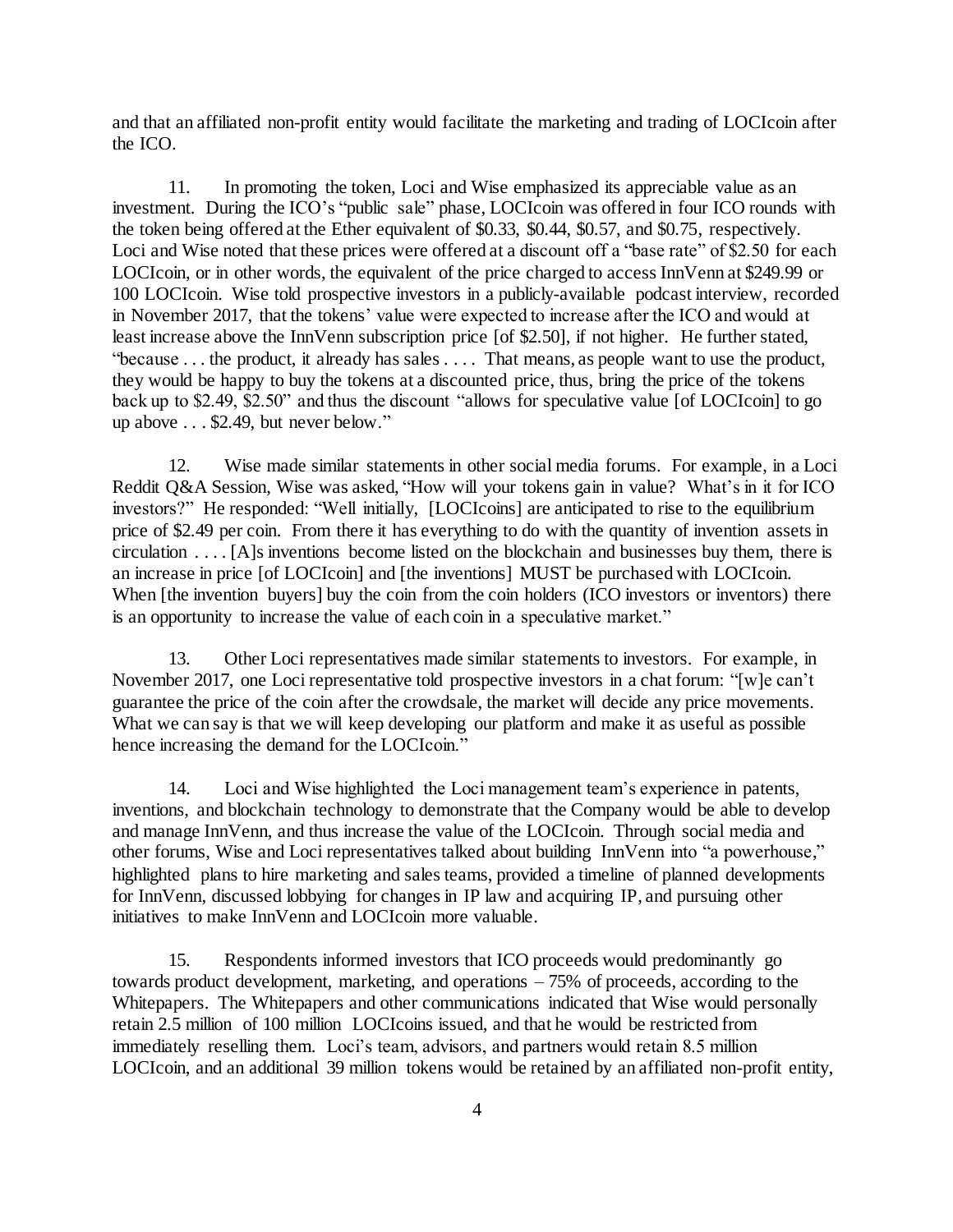Loci Nexus, for use in promoting token liquidity and purported use on the platform. The significant number of tokens withheld demonstrated that the Company and Wise had a financial incentive to expend efforts to increase the value of LOCIcoins.

16. Loci and Wise told investors that the token would be tradeable on digital asset trading platforms. For example, in November 2017, Wise told potential investors in a publiclyavailable podcast interview, "So, once all of the tokens are sold, then we'll go on an exchange, and we're expecting that will be around January 1st." In November 2017, a Loci representative informed investors on a chat forum that the token would be tradeable seven days following the completion of the ICO. In December 2017, Loci and Wise also told prospective investors that Loci Nexus would facilitate the marketing and trading of LOCIcoin after the ICO.

17. In late 2017, Loci personnel solicited several digital asset trading platforms to "list" the LOCIcoin for trading. Beginning in February 2018, following the ICO, the tokens were "listed" to trade on several digital asset trading platforms. Loci hired a so-called "market maker" for the purpose of increasing liquidity and trading volume of LOCIcoin on one of the digital asset trading platforms.

18. Reasonable investors would expect to profit from Loci and Wise's efforts. Reasonable investors would anticipate that profits would come from an increase in value of LOCIcoin, which depended on the Respondents' efforts developing and marketing InnVenn and making LOCIcoin tradable on digital asset trading platforms. Respondents repeatedly informed investors that theirs efforts would create value in LOCIcoins.

#### **Respondents Made Materially False Statements**

19. Wise had ultimate authority over the false and misleading statements described below, including statements made to the media, and statements contained in the Whitepapers, marketing materials, and other offering documents. These statements were material. Wise knew or was reckless in not knowing that these statements were false and misleading.

20. Loci and Wise made materially misleading statements to investors about Loci's revenues and paid users. In August 2017, Loci representatives sent a "pitch deck" and one version of the Whitepapers to a number of prospective investors. The pitch deck stated that "[l]inear growth rate estimates with existing sales suggest Loci will have around 6,000 users a month by December grossing \$1,194,000 in revenue." The Whitepaper included a chart, showing 500 current Loci users, and 6,100 users by Q4 2017. The pitch deck also showed Q2 2017 (current at the time) revenues at nearly \$100,000. These statements were materially false and misleading because Loci never had sales, revenues, or paid users.

21. Leading up to the "public sale" phase of the ICO in December 2017, Loci and Wise continued to make materially misleading statements about Loci's revenues and users. For example, Wise falsely told prospective investors that Loci had paying users and revenues, had InnVenn sales, sold InnVenn to lawyers, and had 500 current users. Wise also made the false and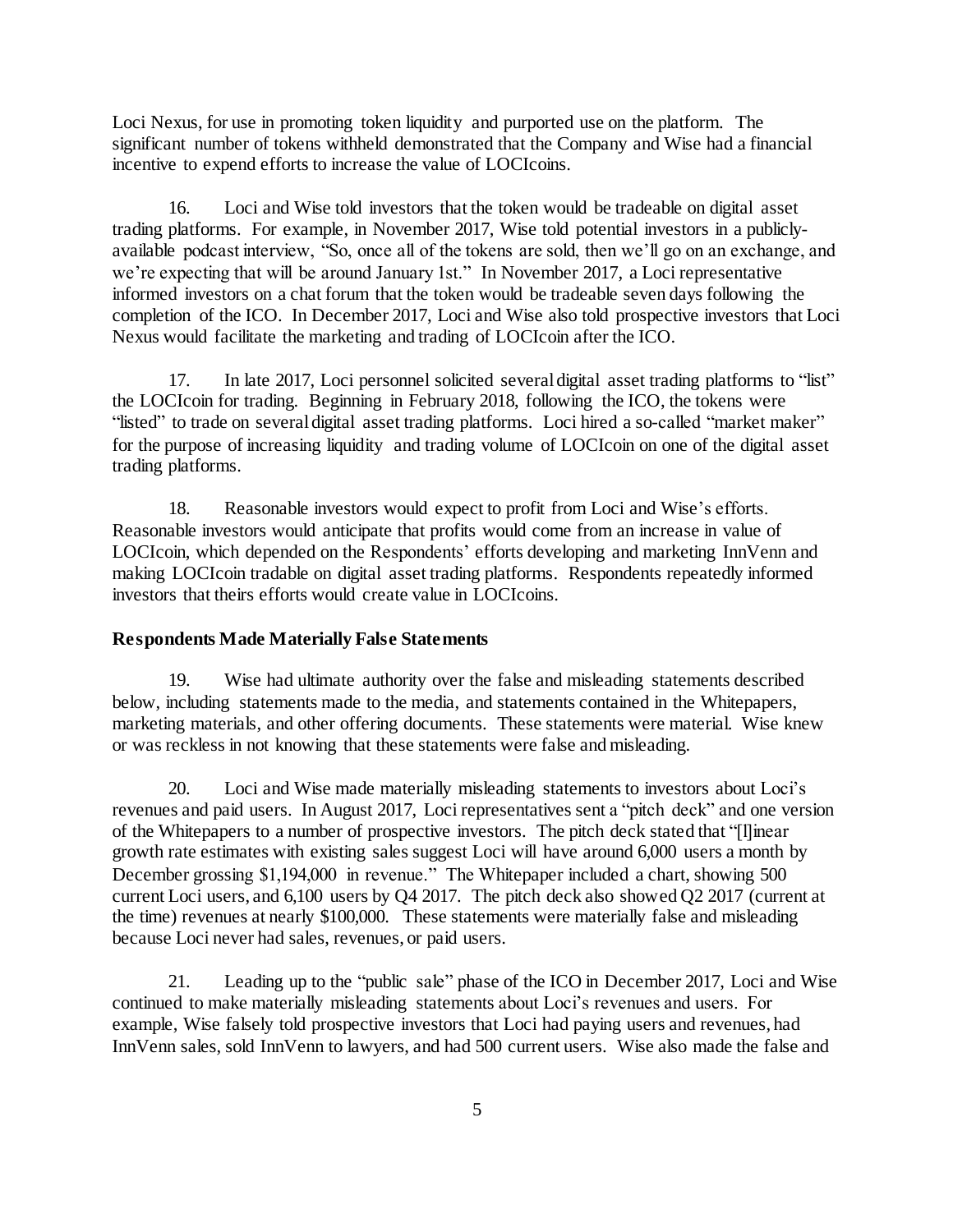misleading projections of 6,000 users by December 2017, and 50,000 to 60,000 users by June 2018.

22. Wise also provided false information in interviews with the news media. In 2017, Wise was interviewed for a *Washington Business Journal* ("WBJ") article, titled "A Sterling firm aims to upend the patent industry – and it's using cryptocurrency to do it," which was published in July 2017. The resulting article inaccurately stated that Loci had twenty-four employees. A later November 2017 WBJ article, titled "This Sterling company has sold millions of dollars of LOCIcoin – a sort of Bitcoin for IP," inaccurately stated that "Loci has about 45 dedicated workers, with dozens more contractors." At the time Wise provided this inaccurate information to the news media, Loci had no employees, and only a few contractors. Loci did not hire its first employee until after the ICO ended.

23. Loci and Wise also repeatedly informed investors in marketing materials that a nonprofit foundation called Loci Nexus was the issuer of LOCIcoin and responsible for the ICO. According to Loci and Wise, Nexus was responsible for ensuring that the ICO proceeds would fund the InnVenn project and Loci's operations, that after the ICO, Nexus would be central to "Loci's Economic Model" by holding a reserve of 34% of all LOCIcoins that could be used to facilitate coin liquidity on and off the InnVenn platform, and that the foundation would fund intellectual property research and development. Through the marketing materials, Loci and Wise conveyed to investors that Nexus would manage all matters relating to the LOCIcoin, and Loci would exclusively focus on developing and managing the InnVenn platform as a for-profit enterprise. These statements were false. "Loci Nexus" did not exist at the time that the Company and Wise made these statements. Rather, leading up to the ICO, Loci was the entity responsible for issuing LOCIcoin and managing the ICO and its proceeds. An entity called Loci Nexus was later formed, but the efforts to create that entity did not begin until April 2018, months after the ICO ended.

24. Wise made other materially false statements to investors, including that Loci had partnerships with two large universities, and that Wise had thousands of inventions and fifteen years of experience as an aerospace engineer. Wise also falsely told one institutional investor that a well known high net worth individual was going to invest \$250 million in Loci, and that Loci had a valuation of \$2.4 billion.

25. In the Whitepapers, Wise and Loci told investors that ICO proceeds would be used for product development, operations, and marketing. There were no disclosures that Wise would use the funds to pay his personal expenses. Wise improperly used \$38,163 of the investor funds raised for Loci to pay personal expenses.

#### **Violations**

26. As a result of the conduct described above, Respondents violated Section 5(a) of the Securities Act, which states that "[u]nless a registration statement is in effect as to a security, it shall be unlawful for any person, directly or indirectly, (1) to make use of any means or instruments of transportation or communication in interstate commerce or of the mails to sell such a security through the use or medium of any prospectus or otherwise, or (2) to carry or cause to be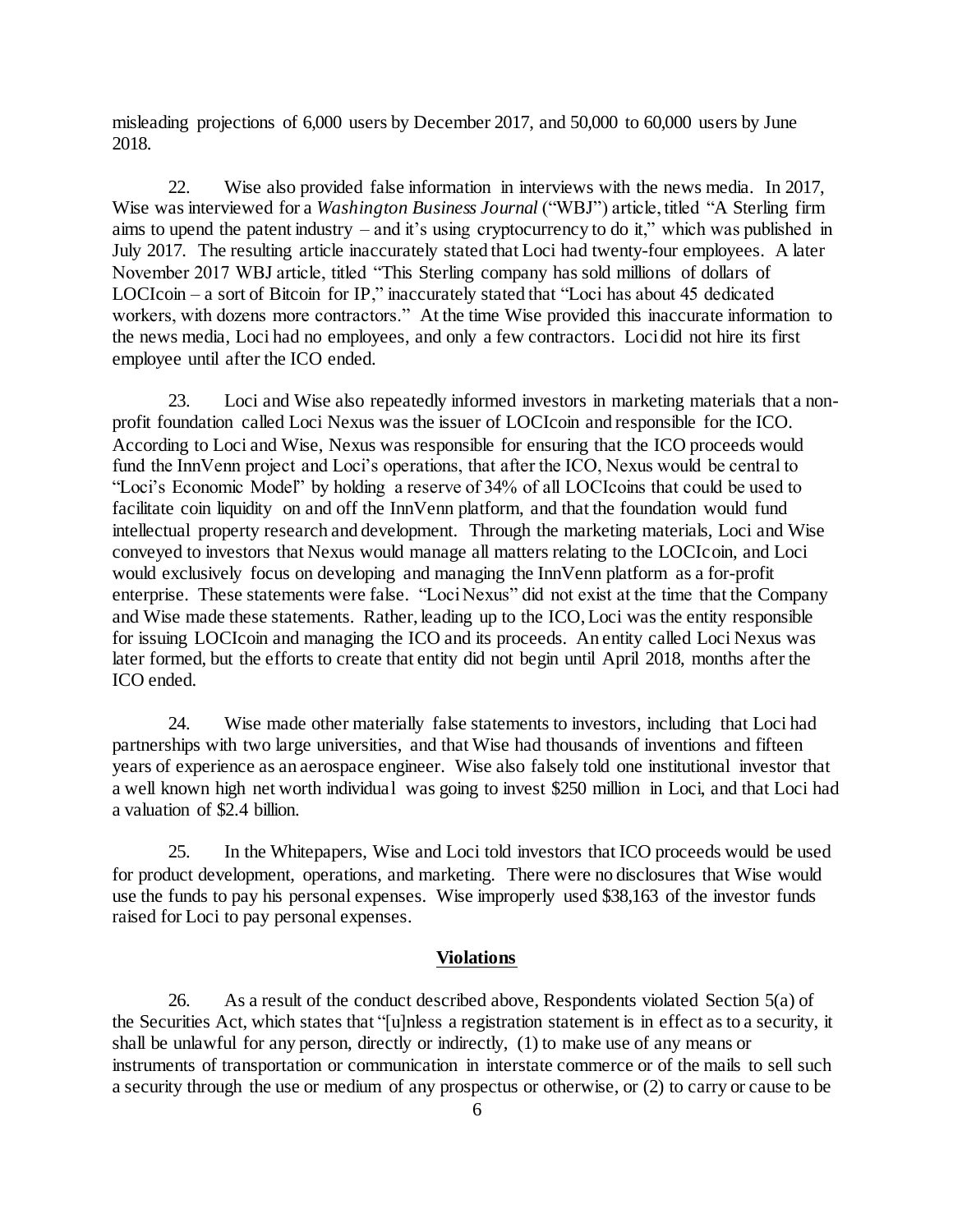carried through the mails or in interstate commerce, by any means or instruments of transportation, any such security for the purpose of sale or for delivery after sale."

27. As a result of the conduct described above, Respondents violated Section 5(c) of the Securities Act, which states that "[i]t shall be unlawful for any person, directly or indirectly, to make use of any means or instruments of transportation or communication in interstate commerce or of the mails to offer to sell or offer to buy through the use or medium of any prospectus or otherwise any security, unless a registration statement has been filed as to such security."

28. As a result of the conduct described above, Respondents violated Section 17(a) of the Securities Act, which prohibits fraudulent conduct in the offer or sale of a security.

29. As a result of the conduct described above, Respondents violated Section 10(b) of the Exchange Act and Rule 10b-5 thereunder, which prohibit fraudulent conduct in connection with the purchase or sale of securities.

# **Undertakings**

30. Respondents have undertaken to:

A. Destroy all LOCIcoins in their possession or control within 10 days of the date of this Order.

B. Publish notice of the Order on Loci's social media channels, in a form not unacceptable to Commission staff, within 10 days of the date of this Order.

C. Issue requests to remove LOCIcoins from any further trading on all digital asset trading platforms where LOCIcoins are or may be trading, including any that Respondents previously contacted to request trading of LOCIcoins, and publish notice of such requests on Loci's social media channels, in a form not unacceptable to Commission staff, within 10 days of the date of this Order.

D. Refrain from participating, directly or indirectly, in any offering of a digital asset security; provided, however, that such undertaking shall not prevent Respondent Wise from purchasing or selling digital asset securities for his own personal account.

E. Certify, in writing, compliance with the undertakings set forth above. The certification shall identify the undertakings, provide written evidence of compliance in the form of a narrative, and be supported by exhibits sufficient to demonstrate compliance. The Commission staff may make reasonable requests for further evidence of compliance, and Respondent agrees to provide such evidence. The certification and supporting material shall be submitted to Carolyn Welshhans, Associate Director, Division of Enforcement, with a copy to the Office of Chief Counsel of the Enforcement Division, no later than sixty (60) days from the date of the completion of the undertakings.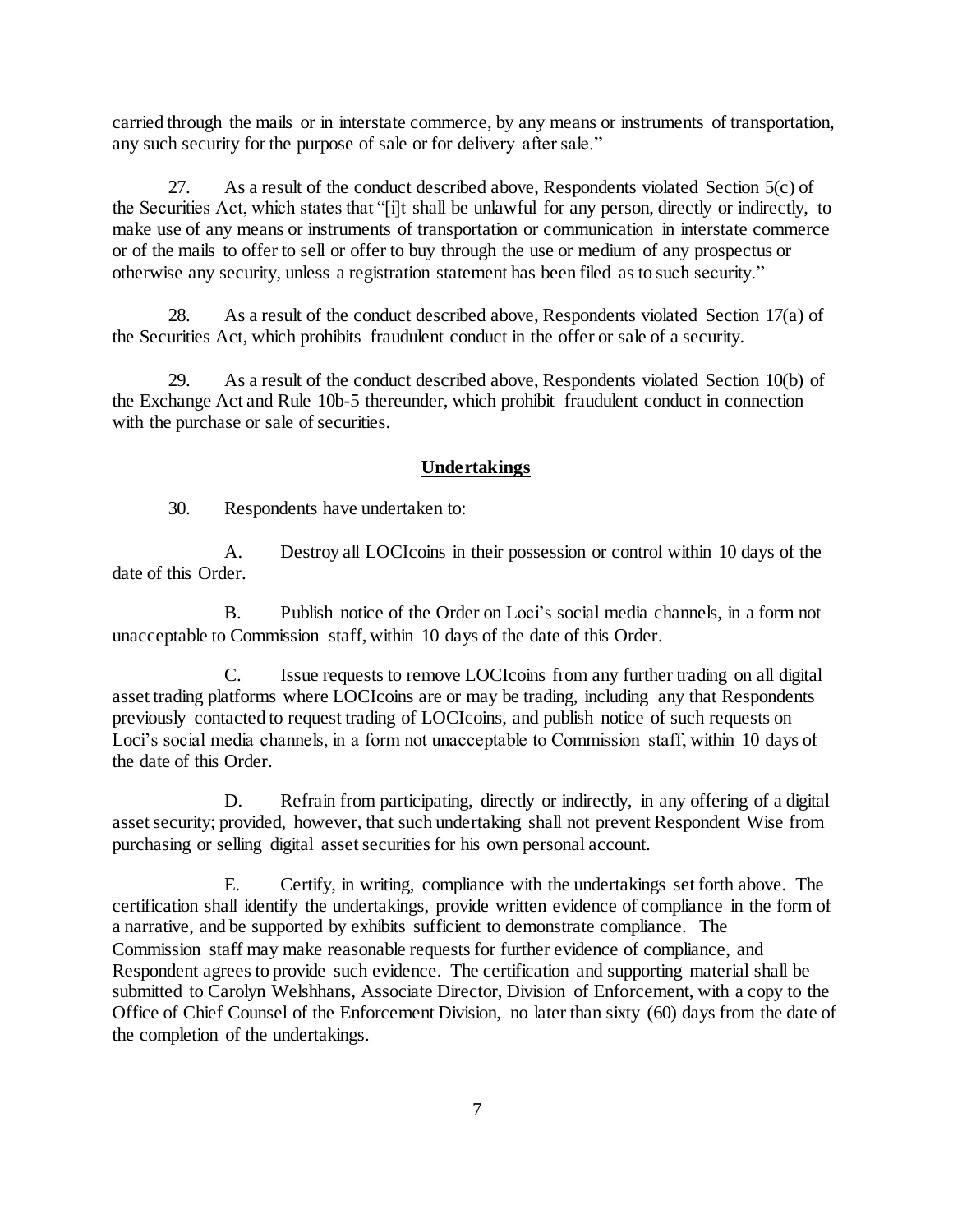31. In determining whether to accept the Offers, the Commission has considered these undertakings, and the current financial condition of each Respondent.

#### **Disgorgement and Civil Penalties**

Respondent Wise has submitted a sworn Statement of Financial Condition dated July 20, 2020, and other evidence and has asserted his inability to pay disgorgement plus prejudgment interest and a civil penalty*.*

#### **IV.**

In view of the foregoing, the Commission deems it appropriate to impose the sanctions agreed to in Respondents' Offers.

Accordingly, pursuant to Section 8A of the Securities Act and Section 21C of the Exchange Act, it is hereby ORDERED that:

A. Respondents Loci and Wise shall cease and desist from committing or causing any violations and any future violations of Sections 5(a), 5(c) and 17(a) of the Securities Act and Section 10(b) of the Exchange Act and Rule 10b-5 thereunder.

B. Respondents Loci and Wise shall comply with the undertakings enumerated in Section III, Paragraph 30 above.

C. Respondent Wise be, and hereby is:

prohibited from acting as an officer or director of any issuer that has a class of securities registered pursuant to Section 12 of the Exchange Act, 15 U.S.C. § 78*1*, or that is required to file reports pursuant to Section 15(d) of the Exchange Act, 15 U.S.C. § 78o(d).

D. Respondent Wise shall, within 7 days of the entry of this Order, pay disgorgement of \$38,163 and prejudgment interest of \$6,209.40, but payment of such amount is waived based upon Wise's sworn representations in his Statement of Financial Condition dated July 20, 2020, and other documents submitted to the Commission.

E. The Division of Enforcement may, at any time following the entry of this Order, petition the Commission to: (1) reopen this matter to consider whether Respondent Wise provided accurate and complete financial information at the time such representations were made; and (2) seek an order directing payment of disgorgement and pre-judgment interest. No other issue shall be considered in connection with this petition other than whether the financial information provided by Respondent Wise was fraudulent, misleading, inaccurate, or incomplete in any material respect. Respondent Wise may not, by way of defense to any such petition: (1) contest the findings in this Order; (2) assert that payment of disgorgement and interest should not be ordered; (3) contest the amount of disgorgement and interest to be ordered; or (4) assert any defense to liability or remedy, including, but not limited to, any statute of limitations defense.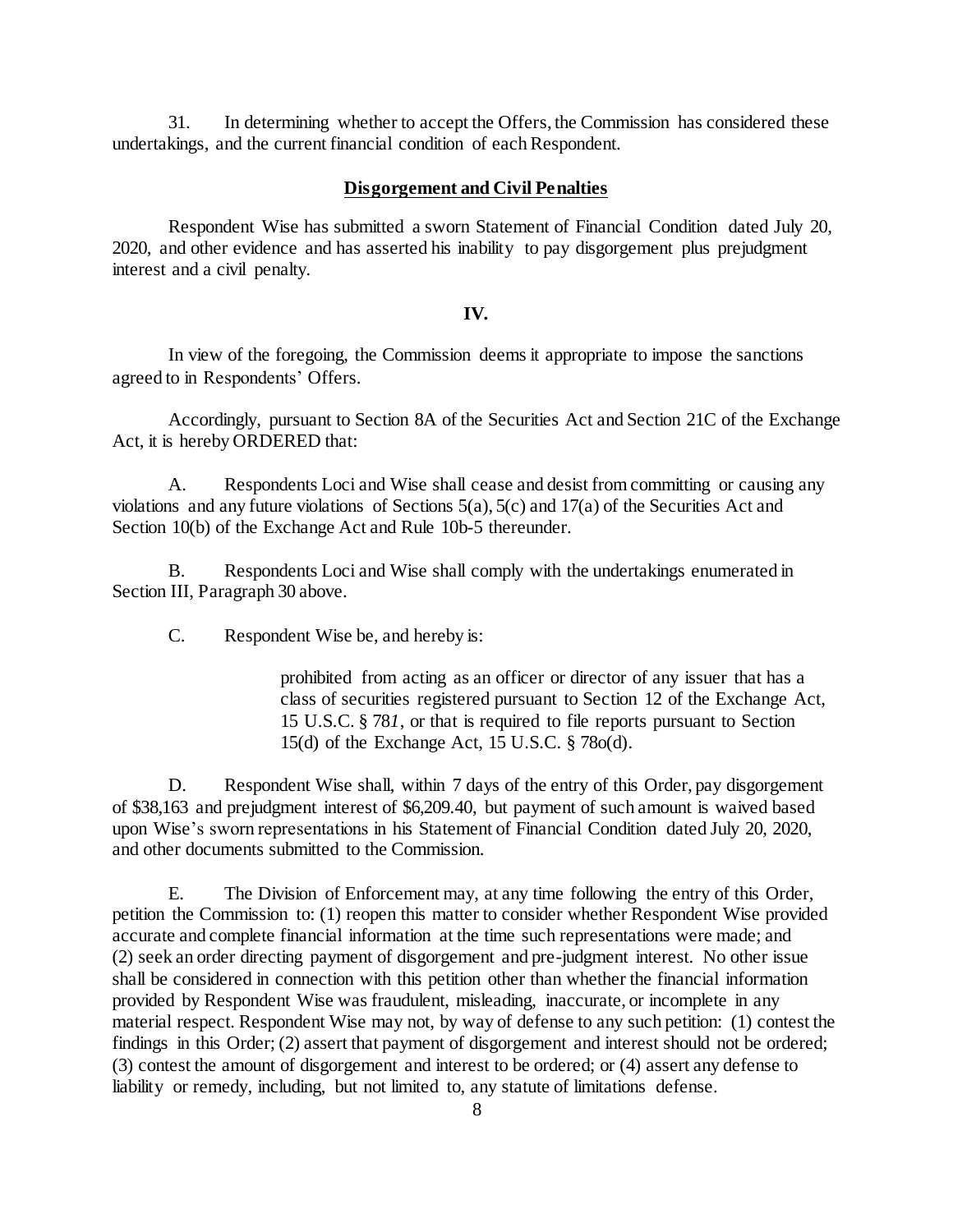F. Based upon Respondent Wise's sworn representations in his Statement of Financial Condition dated July 20, 2020, and other documents submitted to the Commission, the Commission is not imposing a penalty against Respondent Wise.

G. The Division of Enforcement may, at any time following the entry of this Order, petition the Commission to: (1) reopen this matter to consider whether Respondent Wise provided accurate and complete financial information at the time such representations were made; and (2) seek an order directing payment of the maximum civil penalty allowable under the law. No other issue shall be considered in connection with this petition other than whether the financial information provided by Respondent Wise was fraudulent, misleading, inaccurate, or incomplete in any material respect. Respondent Wise may not, by way of defense to any such petition: (1) contest the findings in this Order; (2) assert that payment of a penalty should not be ordered; (3) contest the imposition of the maximum penalty allowable under the law; or (4) assert any defense to liability or remedy, including, but not limited to, any statute of limitations defense.

H. Respondent Loci shall, within 7 days of the entry of this Order, pay a civil money penalty in the amount of \$7,600,000 to the Securities and Exchange Commission. The Commission may distribute civil money penalties collected in this proceeding if, in its discretion, the Commission orders the establishment of a Fair Fund pursuant to 15 U.S.C. § 7246, Section 308(a) of the Sarbanes-Oxley Act of 2002. The Commission will hold funds paid pursuant to this paragraph in an account at the United States Treasury pending a decision whether the Commission, in its discretion, will seek to distribute funds or, subject to Exchange Act Section 21F(g)(3), transfer them to the general fund of the United States Treasury. If timely payment is not made, additional interest shall accrue pursuant to 31 U.S.C. § 3717.

Payment must be made in one of the following ways:

- (1) Respondent Loci may transmit payment electronically to the Commission, which will provide detailed ACH transfer/Fedwire instructions upon request;
- (2) Respondents may make direct payment from a bank account via Pay.gov through the SEC website a[t http://www.sec.gov/about/offices/ofm.htm;](http://www.sec.gov/about/offices/ofm.htm) or
- (3) Respondents may pay by certified check, bank cashier's check, or United States postal money order, made payable to the Securities and Exchange Commission and hand-delivered or mailed to:

Enterprise Services Center Accounts Receivable Branch HQ Bldg., Room 181, AMZ-341 6500 South MacArthur Boulevard Oklahoma City, OK 73169